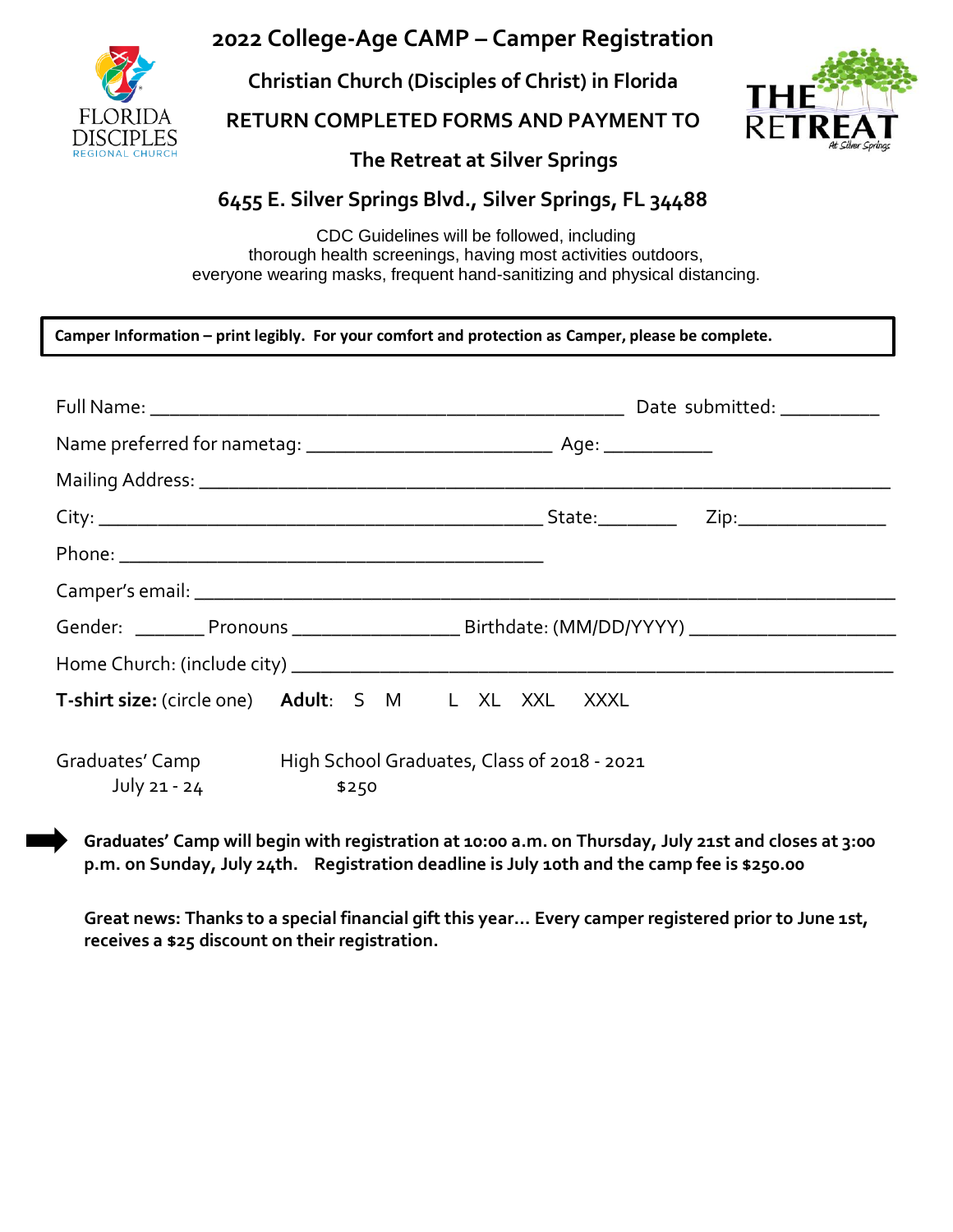| <b>Emergency Contact Information</b>                                 |  |  |
|----------------------------------------------------------------------|--|--|
|                                                                      |  |  |
| Relation to camper: ____________________________                     |  |  |
| Phones: (home) (cell) (cell) (work)                                  |  |  |
| Signatures - all sections must be complete for registration process. |  |  |

## **Camper Covenant & Signature – Both camper and attending adult should sign**

The following are the expectations for those who are participating in all camps, conferences, and other events sponsored by the Christian Church in Florida (Disciples of Christ). By signing below, you (the camper) agree to the following:

- I will take part in all camp activities from beginning to end.
- I will cooperate with all camp leaders and obey the rules set for my particular camp.
- I will respect each and every person attending my particular camp, treating all people equally and with dignity.
- I will be responsible for the cleanliness and condition of any areas in which I am participating. (Graffiti, carving, cutting, mutilating, vandalizing, etc. will **NOT** be tolerated).
- I understand that language, clothing, and behavior considered offensive, foul, provocative, overtly sexual, belittling, or harmful in any way (as determined by the camp director) will **NOT** be tolerated.
- I understand that I am not to enter any cabins other than my own; I will respect everyone's personal space; I will wear my face mask as directed.
- I will **NOT** bring any electronic devices (cell phones, radios, stereos, personal listening devices, games, televisions, tablets, etc.) to any camp. Such items will be confiscated and returned at the camp's conclusion.
- I will **NOT** use tobacco products, alcohol, or any non-prescribed drugs during any camp.
- I will **NOT** bring candy, food, or snacks to any camp, unless arranged with the director.
- I will **NOT** bring fireworks, firearms, knives, or any other weapons to any camp.
- I understand telephone calls are only for emergency situations arranged by the director.
- If it is illegal, I cannot do it or have it.
- If I pose a real or perceived threat to myself, any other person, or the camp site, I may be sent home immediately at the director's discretion, and at the expense of my parent/guardian.
- I understand staff will have zero tolerance for offenses against this covenant due to Covid-19 guidelines.

 **Camper Signature: \_\_\_\_\_\_\_\_\_\_\_\_\_\_\_\_\_\_\_\_\_\_\_\_\_\_\_\_\_ Date: \_\_\_\_\_\_\_\_\_\_\_\_\_\_\_\_\_\_\_\_\_\_\_\_\_**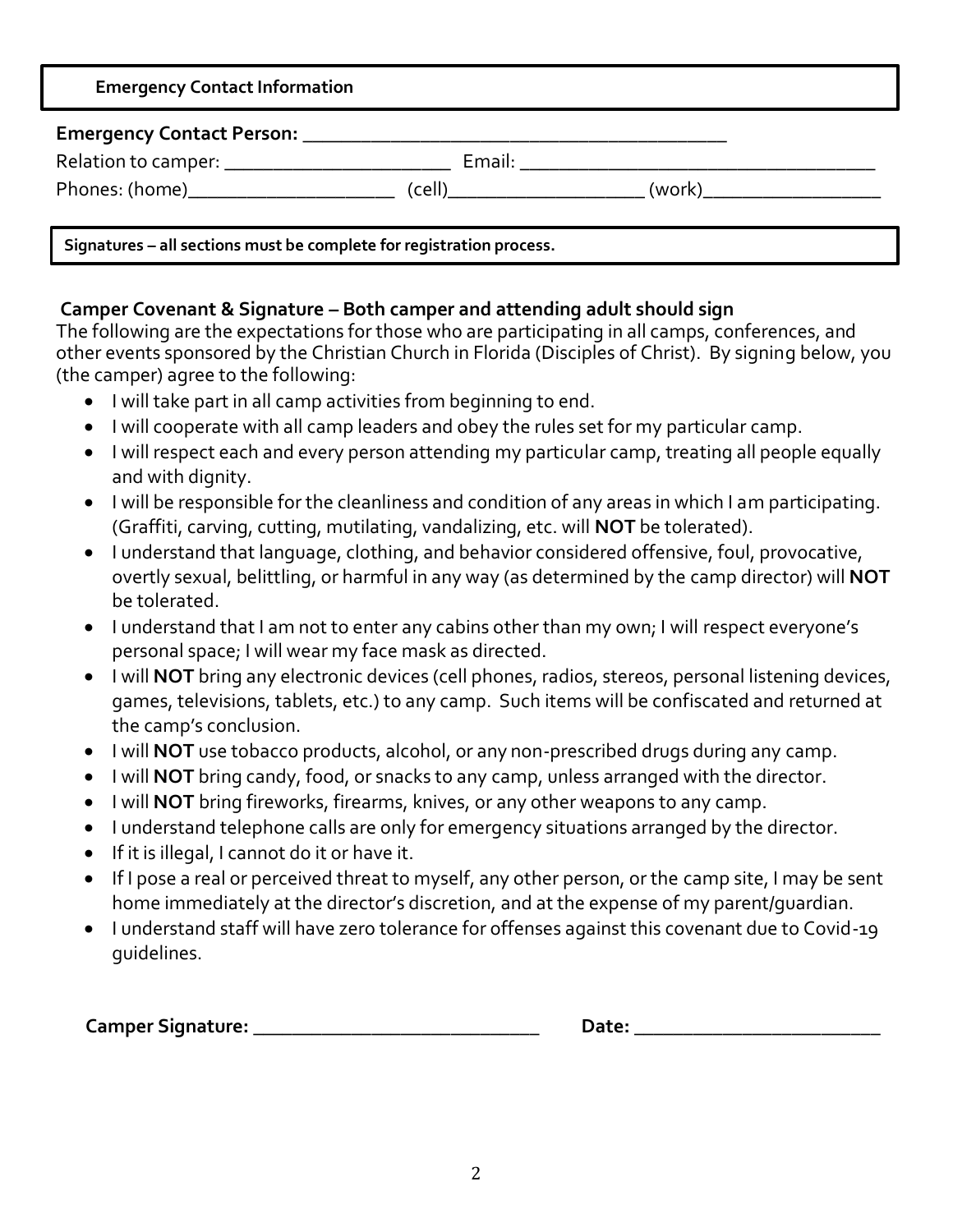| <b>Registration Fee for Graduates' Camp</b> | \$250.00 |
|---------------------------------------------|----------|
| Prior to June 1st                           | -\$25.00 |
| <b>Amount due for Camper</b>                |          |

**\_\_\_Enclosed is my personal check for \$\_\_\_\_\_\_\_\_\_\_\_\_**

**or**

**\_\_\_Enclosed is a check from my church for \$\_\_\_\_\_\_\_\_\_\_\_**

**All checks should be made to: The Retreat at Silver Springs and mailed to 6455 E. Silver Springs Blvd., Silver Springs, FL 34488.**

**Online payments can be made at The Retreat at Silver Springs website: http://theretreatatsilversprings.com/index.html**

**Camper Consent, Payment Policy & Signature**

I understand and give my consent that I will be to attending the event identified on this form and understand some activities may take place off site. I understand photographs that include my image could be taken at this event and consent for their use in future promotional materials and that a camp roster (which will include the campers name, address and email) will be distributed to each participant. In addition, I realize that I will be personally responsible for transportation to and from from the event and will be expected to leave if I violate any part of the Camper Covenant. In case of medical emergency, I hereby give permission to the physician selected by the Event Director to hospitalize, secure proper treatment for, and to order injections, anesthesia and/or surgery for myself. I also release the Christian Church (Disciples of Christ) and its agents from liability in injuries beyond the limits of the health and accident insurance provided for in the event fee.

**Registration Policy: All registrations and fees must be received by The Retreat at Silver Springs, 6455 E. Silver Springs Blvd., Silver Springs, FL 34488, by their due date. Registrations received after that date can only be accepted with the camp director's approval and if space is available.** 

**Payment Policy:** Registration forms are not processed, and campers are not considered "Registered" until complete camp fees have been received by The Retreat at Silver Springs and every section of this form has been completed. Refunds will NOT be issued after the registration deadline. Any exceptions will be at the discretion of the Outdoor Ministry chairperson.

**\_\_\_I have read and understood the above information.**

**Young Adult Camper Signature: \_\_\_\_\_\_\_\_\_\_\_\_\_\_\_\_\_\_\_\_\_\_\_\_\_\_\_\_\_\_\_\_\_\_\_\_\_\_\_\_\_\_\_ Date: \_\_\_\_\_\_\_\_\_\_**